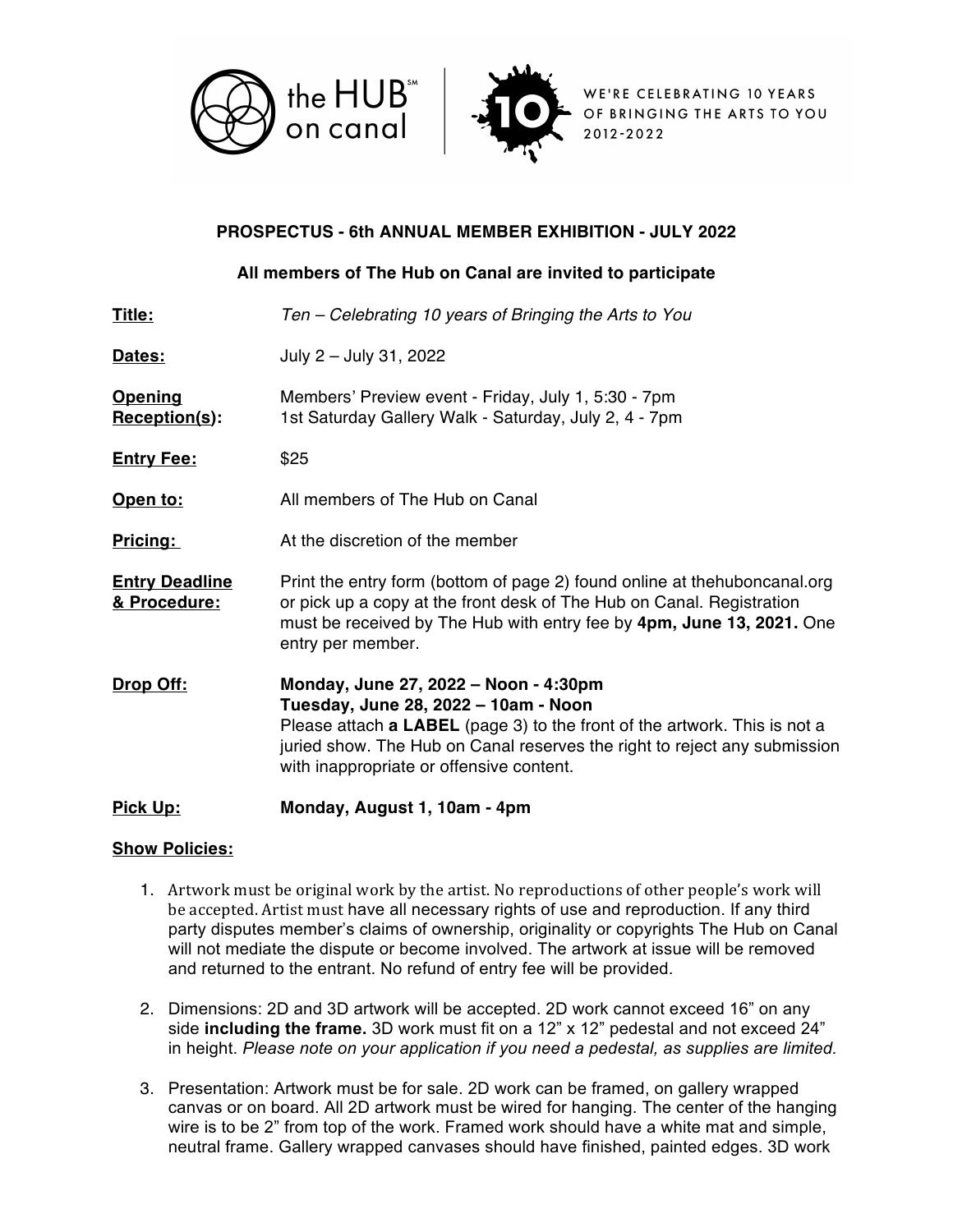must be ready for presentation. All artwork must be properly labeled with the member's name, title of piece and price on the front and back. No diptychs or triptychs please.

- 4. It is recommended that all participating members attend the Opening Reception at The Hub on Canal on July 2 during 1st Saturday Gallery Walk from 4 to 7pm. There is a Members' Preview event on Friday, July 1 from 5:30 to 7pm that you're encouraged to attend as well.
- 2. All sales will be reconciled within a month of the show closing. Checks will be mailed or direct deposited to members for any sale proceeds, minus a 20% commission. Member should include legal name on submission, if different from working name.
- 3. All work must be picked up on Monday, August 1, between 10am and 4pm. The Hub on Canal is not responsible for damage incurred during storage to any work not picked up Monday, August 2. Any artwork not picked up within seven (7) days of the show closure will become the property of The Hub on Canal.
- 4. The Hub on Canal will make every effort to carefully handle and protect the work. However, The Hub on Canal cannot be held liable for damage to work or any personal injury sustained while participating in this exhibition.
- 5. The Hub on Canal is not liable for theft of any work displayed within the premises. The Hub on Canal will make every reasonable effort to maintain secure premises for our members' artwork. However, The Hub on Canal does not insure any artwork displayed. Artists are welcome to provide their own insurance.

Any questions can be emailed to Heather Pastor at hpatthehub@gmail.com.

------------------------------------------------------------------------------------------------------------------

#### **MEMBERS EXHIBITION ENTRY FORM**

Please cut and mail or deliver this form **with your \$25 entry fee** by June 13, 2022 (the entry deadline) to The Hub on Canal, 132 Canal Street, New Smyrna Beach, FL 32168 during regular business hours.

#### **Make your check payable to The Hub on Canal.**

| Medium: ______________________ |  |  | Dimensions: 2D 3D Price: |
|--------------------------------|--|--|--------------------------|
|                                |  |  |                          |
|                                |  |  |                          |